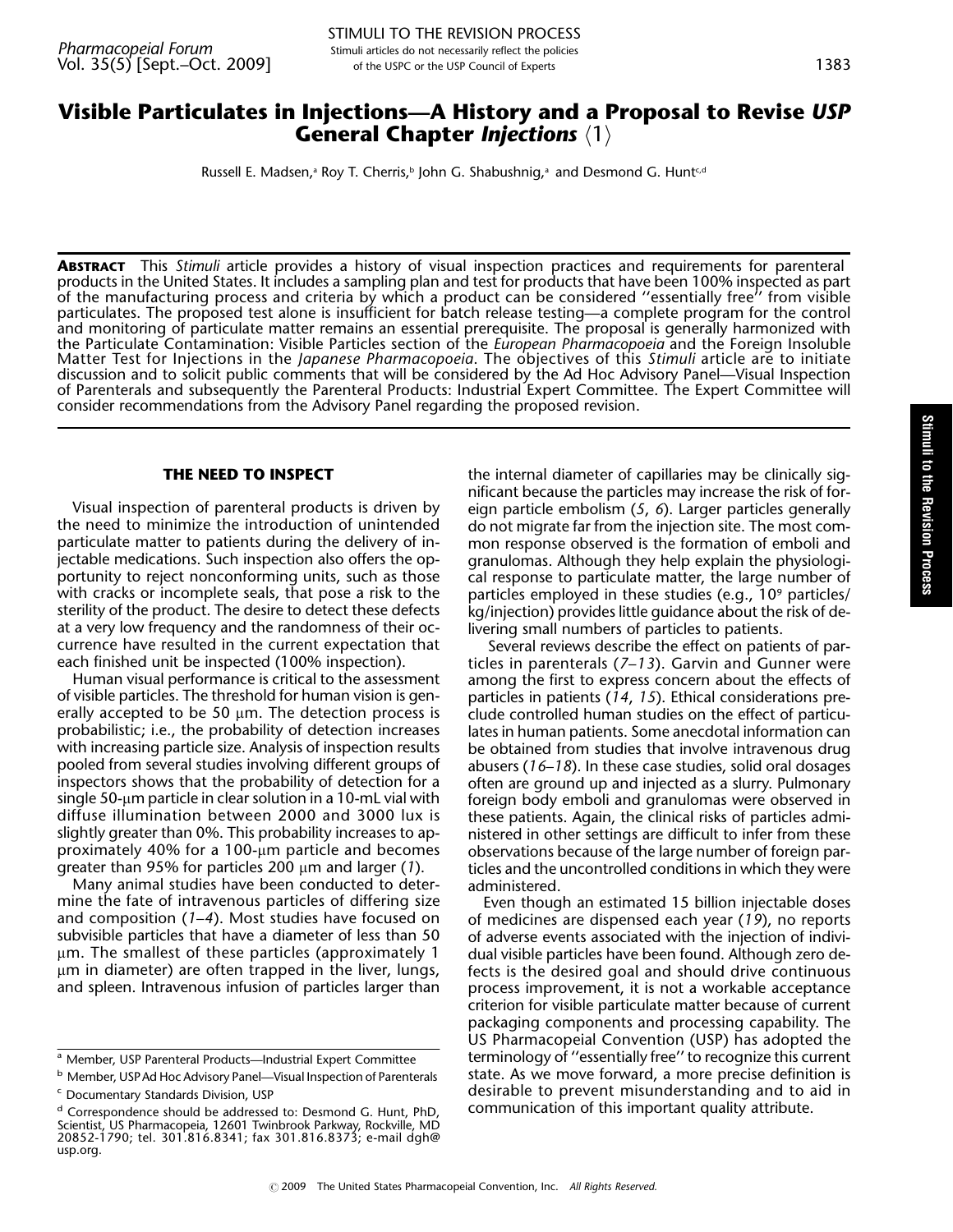#### HISTORY OF INSPECTION STANDARDS

In 1915 USP IX described the need for injectable compounds to be true solutions. In 1916, the National Formulary (NF IV) included six monographs for parenteral products and specified the method of preparation, but neither Compendium provided guidance with respect to solution clarity.

The first appearance of ''solution clarity'' and freedom from contaminants for parenterals occurred in 1936 in NF VI. A requirement for clarity in injectable solutions specified: ''Aqueous ampule solutions are to be clear; i.e., when observed over a bright light, they shall be substantially free from precipitate, cloudiness or turbidity, specks or flecks, fibers or cotton hairs, or any undissolved material.''

The requirement for visual clarity of parenteral products began in 1942. This was before USP's acquisition of NF and required coordination between USP and the American Pharmaceutical Association, the publisher of NF at that time. The two compendia that were official at the time,NF VII and USP XII, were coordinated in response to the need to define and control the quality of injectable products purchased in support of the military during World War II. Together, the compendia introduced the term ''substantially free'' to describe the need for control of particle contamination. NF VII stated: ''Aqueous solutions are to be clear; i.e., when observed over a bright light, they shall be substantially free from precipitate, cloudiness, or turbidity, specks or flecks, fibers or cotton hairs, or any undissolved material. Substantially free shall be construed to mean a preparation which is free from foreign bodies that would be readily discernible by the unaided eye when viewed through a light reflected from a 100-watt Mazda lamp using as a median a ground glass and a background of black and white'' (20).

USP XII stated ''Appearance of Solutions or Suspensions—Injections which are solutions of soluble medicaments must be clear, and free of any turbidity or undissolved material which can be detected readily without magnification when the solution is examined against black and white backgrounds with a bright light reflected from a 100-watt Mazda lamp or its equivalent'' (21).

Both USP and NF used the same test procedure; however the USP procedure was more rigorous because it omitted the qualifying adverb ''substantially.'' These directives were used by FDA in its role as the Quality Control Office for all pharmaceuticals purchased by the Armed Forces during World War II. On the basis of these requirements, FDA rejected many lots of injectable solutions offered to fulfill government contracts.

In 1947, USP XIII published requirements for clarity of solutions (22): ''Clarity of Solutions—Water for Injection, pharmacopeial Injections or pharmacopeial Solutions of medicament, intended for parenteral administration, unless exempted by individual monographs, must be substantially free of any turbidity or undissolved material which can be detected readily without accessory magnification (except for such optical correction as may be required to establish normal vision), when the solution is examined against a black background and against a light which at a point ten inches below the source provides an intensity of illumination not less than 100 and not more than 350 foot candles. This intensity of illumination may be obtained from a 100-watt, inside-frosted incandescent lamp operating at rated voltage, or from fluorescent lamps, or from any equivalent source of light.''

Following adverse observations during an FDA inspection of Bristol Laboratories, a finding of particle contamination in ampules was tested in court (23). The FDA inspector, guided by the ''clarity'' requirement as described in USP XIII, found particle-contaminated ampules in six accepted stocks from Bristol Laboratories. As a result of this inspection, the company was served with an FDA injunction and request for recall.

Bristol Laboratories challenged the results of the test by preparing a blinded test group of 150 ampules containing 1.5 mL sterile saline. This test group included 38 ampules that the FDA inspector had rejected as contaminated with particles. The case came to trial in 1949. At the conclusion of the government's testimony, the court granted the defendant's motion for dismissal. When on the witness stand, the FDA expert witness was asked to replicate the inspection using the test group and passed 36 out of 38 previously rejected containers. The case was dismissed on the grounds ''1) that the standards involved were indefinite and 2) that the evidence was insufficient to show such violation of the Act as would warrant the granting of the relief prayed for (destruction of the ampules)''(23).

From 1955 through 1970, USP XV through USP XVIII provided guidance about visual inspection of injections. For example, USP XV noted: ''Every care should be exercised in the preparation of injections to prevent contamination with micro-organisms and foreign material. Good pharmaceutical practice also requires that each Injection, in its final container, be subjected individually to visible inspection.'' USP XVI and USP XVII said: ''Every care should be exercised in the preparation of injections to prevent contamination with micro-organisms and foreign material. Good pharmaceutical practice also requires that each Injection, in its final container, be subjected individually to visible inspection whenever the nature of the container permits.''

In 1959, Fed. Std. No. 00142, Parenteral Preparations, was issued by the United States Navy Bureau of Medicine and Surgery (BuMed) and became mandatory for all Federal agencies. The standard was applicable to sterile parenteral preparations in final containers intended for human consumption. The standard was superseded in 1966 by Fed. Std. No. 142a. The standard provided requirements for clarity of solutions as well as limits for visible particulate matter as follows:

Section S6.2.1 Clarity of solutions. Applicable to type I, class 1; type II, class 1; type II, class 3; and solutions of dry solids (type IV, class 1). Solutions of parenteral preparations shall be clear and free from undissolved or particulate matter within the limits permitted in the classification of defects and the applicable acceptable quality level (AQL), when examined without accessory magnification (except for such optical correction as may be required to establish normal vision) against a black background and against a white background and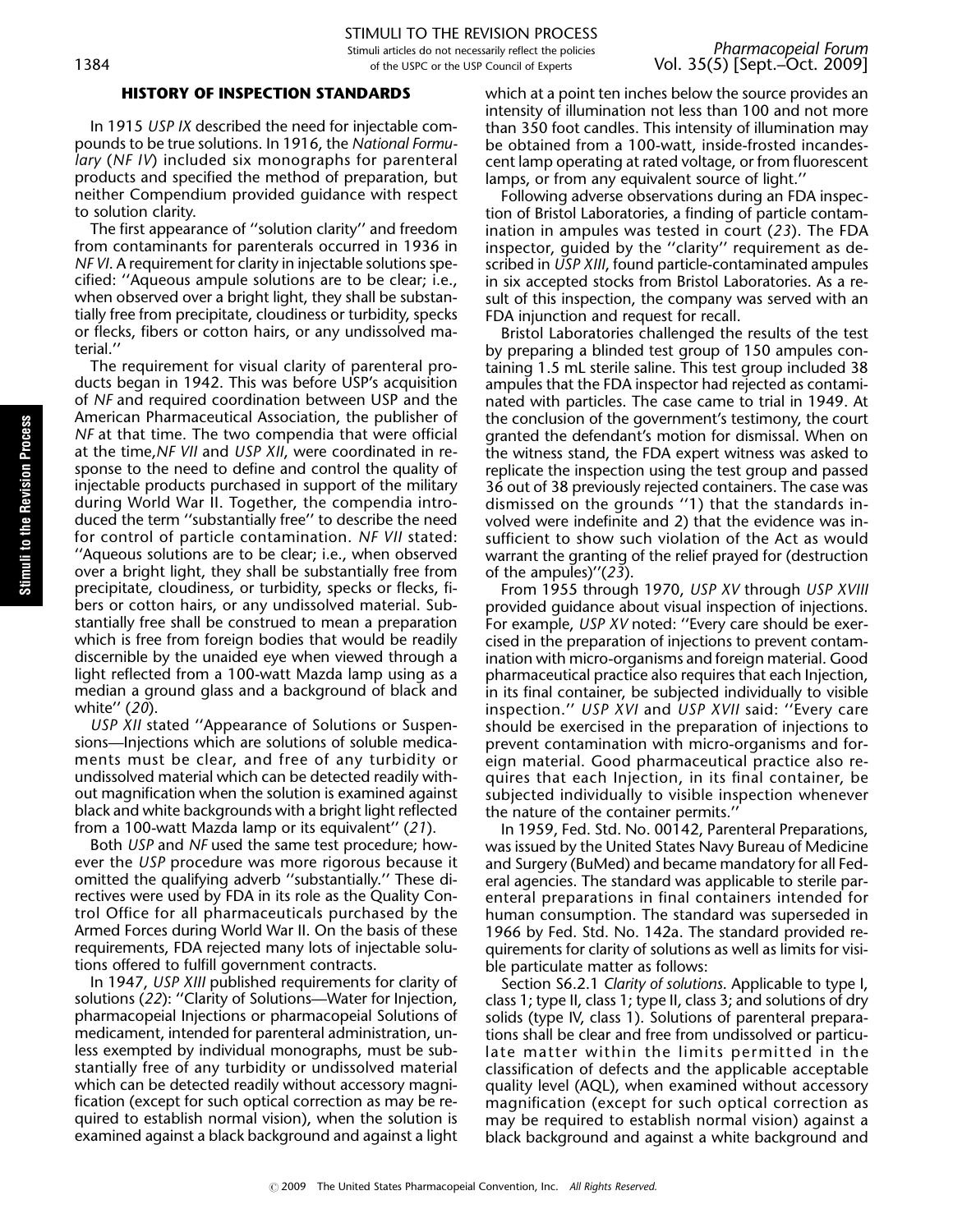# Stimuli tothe Revision Process

illumination from a light which at a point 25.4 centimeters (10 inches) from its source, provides an intensity of illumination of not less than 100 and not more than 350 foot-candles. Some biological products need not be clear and entirely free from turbidity, provided this is characteristic of the product. The clarity standards for such products shall be judged on an item-for-item basis with the characteristic properties of the product considered in each case.

NOTE—This standard was applied as a final test to samples of finished products, not to 100% on-line inspection, and the sampling was in accordance with MIL-STD-105.

For aqueous solutions (type I, class 1), the ''solution not clear'' defect was classified as Major A, Inspection Level II and the AQL (percent defective) as 1.0. Therefore, in a 30,000 unit batch, 315 units would be inspected; if only 7 or fewer contained visible particulate matter, the batch would pass the Clarity of Solution Test. Thus, at the time, agencies of the Federal government, including FDA, would deem this level to be acceptable and in compliance with the meaning of the USP term ''essentially free.''

Fed. Std. No. 142a was amended in 1970. It is not known when this standard was abandoned, but the significance of Fed. Std. No. 142a is that it provided government-endorsed acceptance limits for the presence of ''visible'' particles. Parenteral product quality acceptance levels were based on the limitations of sterile-product manufacturing capability at that time. Solomon Pflag, BuMed director in 1968, noted, ''Within the framework of the technology available on the subject of particulate matter, Military Services have been highly successful in the procurement of quality parenterals'' (24).

Fed. Std. No. 142a could serve as a model on which to frame a practical visible particulate matter acceptance level reflecting the improvement in present parenteral manufacturing technology.

USP XIX, Supplement 1, initiated the philosophical requirement for a zero-defect quality standard for foreign matter and particles (25): ''Every care should be exercised in the preparation of injections to prevent contamination. Good pharmaceutical practice also requires that each Injection, in its final container, be subjected individually to a physical inspection, whenever the nature of the container permits, and that every container whose contents show evidence of contamination with visible foreign material be rejected.'' This requirement was repeated verbatim in USP XX in 1980 (26).

In 1995, USP XXIII repeated the requirement for a zerodefect quality standard for foreign matter and particles (27): ''Every care should be exercised in the preparation of all products intended for injection, to prevent contamination with microorganisms and foreign material.'' This revision returned to the view expressed in USP XIX Revision 1 that the response to particle contamination in injectable fluids must be a graded one. Only one phrase was changed: The previous use of the term substantially free was replaced by the term essentially free. In response to various publications and comments since 1980, a graded response to the inspection for visible particles appeared in USP XXIII, Particulate Matter in Injections  $\langle 788 \rangle$ :

''Particulate matter consists of mobile, randomly sourced, extraneous substances...that cannot be quantitated by chemical analysis due to the small amount of material that it represents and to its heterogeneous composition. Injectable solutions, including solutions constituted from sterile solids intended for parenteral use, should be essentially free from particles that can be observed on visual inspection.'' This requirement remains basically unchanged since the printing of USP XIV (28).

The requirements regarding ''visible particulates'' in the pharmacopeias of countries that participate in the International Conference on Harmonization are somewhat different, as shown below.

General Chapter  $\langle 1 \rangle$  in USP 31 states: "Each final container of all parenteral preparations shall be inspected to the extent possible for the presence of observable foreign and particulate matter (hereafter termed 'visible particulates') in its contents. The inspection process shall be designed and qualified to ensure that every lot of all parenteral preparations is essentially free from visible particulates'' (29). No inspection method is specified.

The Japanese Pharmacopoeia states: ''Unless otherwise specified, Injections meet the requirements of the Foreign Insoluble Matter Test for Injections  $\langle 6.06\rangle''$  (30). Two inspection methods are described. Method 1 ''is applied to injections either in solutions, or in solution constituted from sterile drug solids'' and contains the following instructions: ''Clean the exterior of containers, and inspect with the unaided eyes at a position of light intensity of approximately 1000 lux under an incandescent lamp: Injections must be clear and free from readily detectable foreign insoluble matter. As to Injections in plastic containers for aqueous injections, the inspection should be performed with the unaided eyes at a position of light intensity at approximately 8000 to 10,000 lux, with an incandescent lamp at appropriate distances above and below the container.'' Method 2 ''is applied to injections with constituted solution'' and contains the following instructions: ''Clean the exterior of the containers, and dissolve the contents with constituted solution or with water for injection carefully, avoiding any contamination with extraneous foreign substances. The solution thus constituted must be clear and free from foreign insoluble matter that is clearly detectable when inspected with the unaided eyes at a position of light intensity of approximately 1000 lux, right under an incandescent lamp.''

The European Pharmacopoeia states ''Solutions for injection, examined under suitable conditions of visibility, are clear and practically free from particles'' (31). The inspection is described as follows: ''Gently swirl or invert the container...and observe for about 5 s in front of the white panel. Repeat the procedure in front of the black panel. Record the presence of any particles.''

#### BASIS FOR THE PROPOSAL

The proposal (see Draft Text for Consideration, below) is based on Fed. Std. No. 142a, which was used successfully for more than a decade to ensure the quality of sterile parenteral products delivered to the US government, and on the results of Parenteral Drug Association (PDA) surveys that assessed current practices in the inspection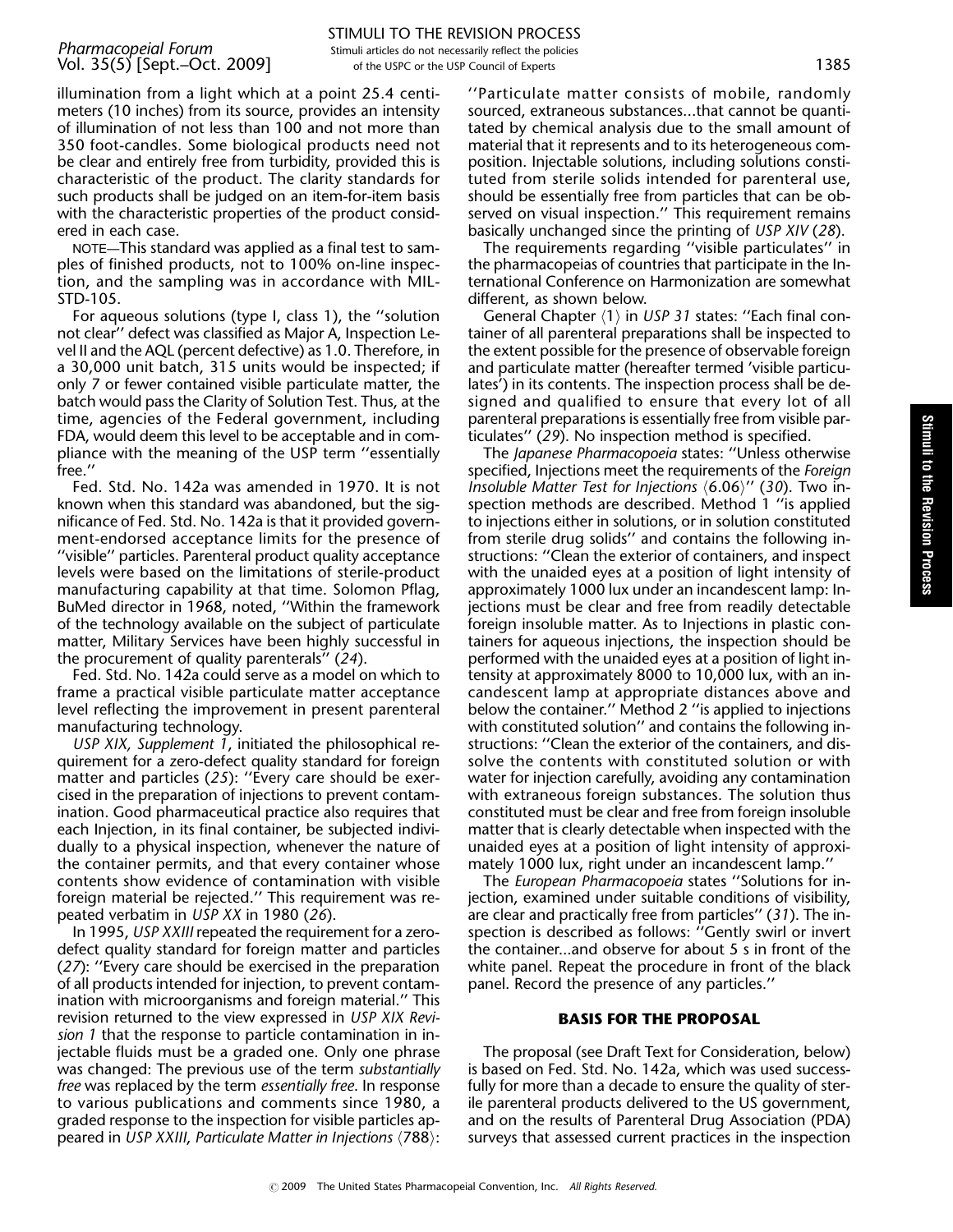of parenteral products. Fed. Std. No. 142a classified the defect as Major A, Inspection Level II and the AQL (percent defective) as 1.0. From the 2008 PDA Survey of Visual Inspection Practices (2), the median value for the AQL for Major defects (most often associated with particulate matter) is 0.65%.

The proposed inspection conditions have been harmonized with those specified in the European Pharmacopeia, with a recommendation to use a high-frequency ballast with the fluorescent lamps to reduce flicker and associated inspector fatigue.

The proposal uses a General Inspection Level II sampling plan, as found in American National Standards Institute/American Society for Quality (ANSI/ASQ) Z1.4, as a release test for product that has been 100% inspected during manufacturing and a fixed sample size of 60 units when there is a need to re-evaluate a batch that has been released and is in distribution (33). The re-evaluation, or ''field'' sample size is applicable to batch sizes greater than 600 units. The 60-sample plan is similar to an ANSI/ASQ Z1.4 Special Level S-4 inspection with an AQL of 0.65%, covering sample size code letters G ( $n =$ 32) for batches between 1201 and 10,000, H ( $n = 50$ ) for batches between 10,001 and 35,000, or  $\int (n = 80)$  for batches between 35,001 and 500,000. It has an AQL of 0.60%. A batch with 2.8 defective units per hundred would be accepted 50% of the time. For comparison, an ANSI/ASQ Z1.4 General Level II inspection at a comparable AQL (0.65%) would accept a batch with 1.3 defective units per hundred 50% of the time. The reevaluation sampling plan does not require abnormally high levels of retained samples, and, with the exception of powders and/or freeze-dried products, it is nondestructive.

### DRAFT TEXT FOR CONSIDERATION

#### Definitions

**ESSENTIALLY FREE** [Insert at the end of the Definitions section of  $\langle 1 \rangle$  Injections]:

Where used in this Chapter, the term essentially free means that when the batch of Injection is inspected as described herein, no more than the specified number of units may be observed to contain visible particulates.

Visible Particulates in Injections [Insert as a subheading under Foreign and Particulate Matter]:

This test is intended to be applied to product that has been 100% inspected as part of the manufacturing process; it is not sufficient for batch release testing alone, and a complete program for the control and monitoring of particulate matter remains an essential prerequisite. This includes dry sterile solids for injection when reconstituted as directed in the labeling. Other methods that have been demonstrated to achieve the same or better sensitivity for visible particulates may be used as an alternative to the one described below.

Injections shall be clear and free from visible particulates when examined without magnification (except for optical correction as may be required to establish normal vision) against a black background and against a white background with illumination that at the inspection point has an intensity between 2000 and 3750 lux. This may be achieved through the use of two 15-W fluorescent lamps (e.g., F15/T8). The use of a high-frequency ballast to reduce flicker from the fluorescent lamps is recommended. Higher illumination intensity is recommended for examination of product in containers other than those made from clear glass.

Before performing the inspection, remove any adherent labels from the container and wash and dry the outside. The unit to be inspected shall be gently swirled, ensuring that no air bubbles are produced, and inspected for approximately 5 s against each of the backgrounds. The presence of any particles should be recorded.

For batch-release purposes, sample and inspect the batch using ANSI/ASQ Z1.4 General Inspection Level II, single sampling plans for normal inspection, AQL 0.65. Not more than the specified number of units contains visible particulates.

For product in distribution, sample and inspect 60 units. Not more than one unit contains visible particulates.

#### **REFERENCES**

© 2009 The United States Pharmacopeial Convention, Inc. All Rights Reserved.

- 1. Shabushnig JG, Melchore JA, Geiger M, Chrai S, Gerger ME. A proposed working standard for validation of particulate inspection in sterile solutions. Paper presented at: DIA Annual Meeting; 1994; Philadelphia, PA.
- 2. Brewer JH, Dunning JHF. An in vitro and in vivo study of glass particles in ampules. J Am Pharm Assoc. 1947;36:289–293.
- 3. Schoenberg MD, Gillman PA, Mumaw V, Moore RD. Proliferation of the reticuloendothial system and phagocytosis. Exp Mol Pathol. 1963;2:126.
- 4. Hozumi K, Kitamura K, Kitade T, Iwagami S. Localization of glass particles in animal organs derived from cutting of glass ampoules before intravenous injection. Microchemical J. 1983;28:215.
- 5. Brekkan A, Lexow PE, Woxholt G. Glass fragments and other particles contaminating contrast media. Acta Radiol. 1975;16:600.
- 6. Parikh MJ, Dumas G, Silvestri A, Bistrian BR, Driscoll DF. Physical compatibility of neonatal total parenteral nutrient admixtures containing organic calcium and inorganic phosphate salts. Am J Health-Syst Pharm. 2005;62:1177– 1183.
- 7. Newton DW, Driscoll DF. Calcium and phosphate compatibility: revisited again. Am J Health-Syst Pharm. 2008;65:73–80.
- 8. Thomas WH, Lee YK. Particles in intravenous solutions. N Z Med J. 1974;80:170.
- 9. Borchert SJ, Abe A, Aldrich DS, Fox LE, Freeman JE, White RD. Particulate matter in parenteral products: a review. J Parenter Sci Technol. 1986;40:212.
- **10.** Turco S, Davis NM. Clinical significance of particulate matter: a review of the literature. Hosp Pharm. 1973;8:137.
- 11. Groves MJ, deMalka SR. The relevance of pharmacopeial particulate matter tests. Drug Dev Commun. 1976;2:285.
- **12.** Groves MJ. Parenteral Products: The Preparation and Quality Control of Products for Injection. London, UK: Heinemann Medical Books; 1973.